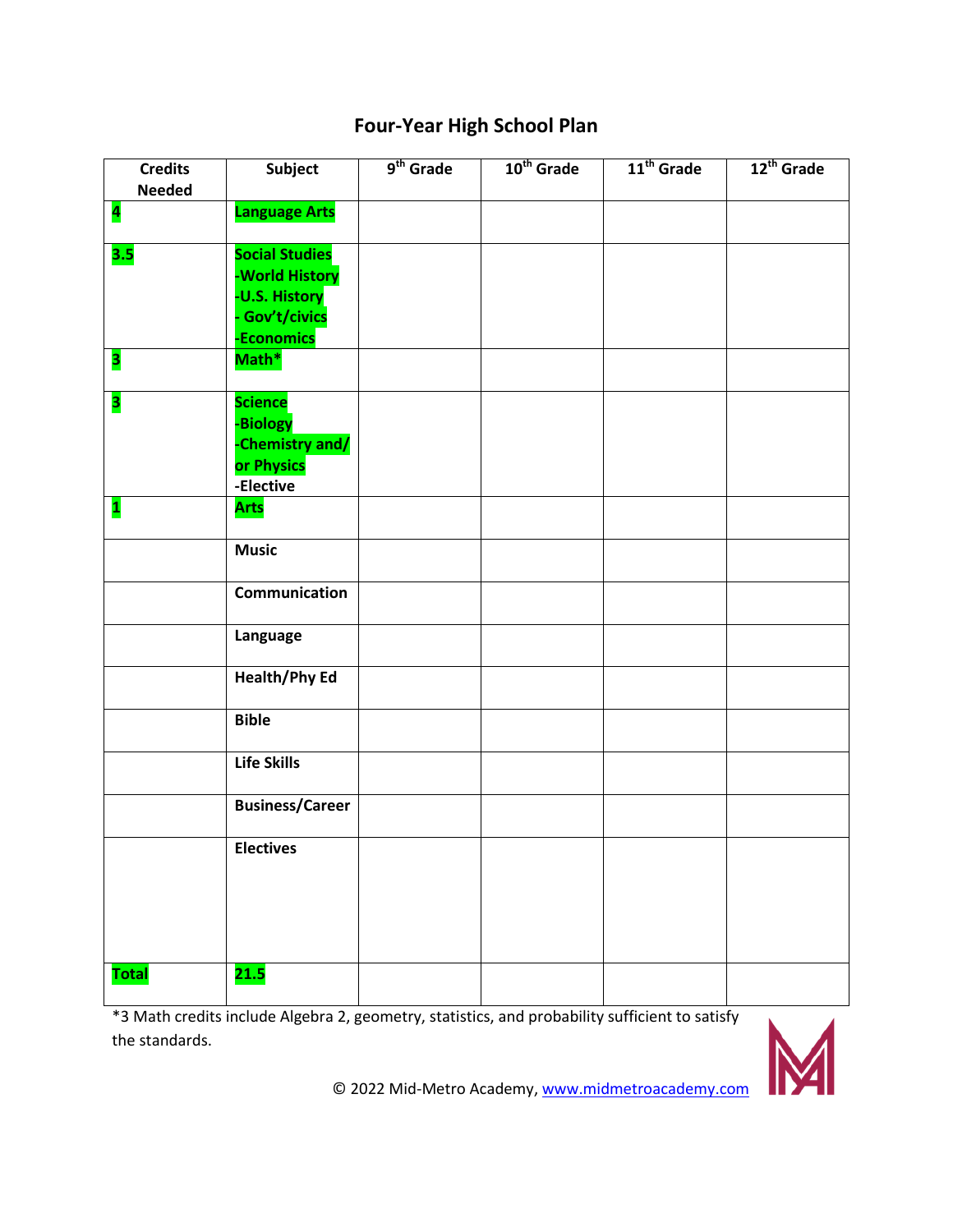## **Four-Year High School Plan—Sample (with MMA PSEO)**

| <b>Credits</b>             | <b>Subject</b>                                                                           | $9th$ Grade             | 10 <sup>th</sup> Grade                              | 11 <sup>th</sup> Grade                              | 12 <sup>th</sup> Grade                         |
|----------------------------|------------------------------------------------------------------------------------------|-------------------------|-----------------------------------------------------|-----------------------------------------------------|------------------------------------------------|
| <b>Needed</b><br>4         | <b>Language Arts</b>                                                                     | Read! Think!<br>Write!  | Wrítíng wíth<br>Confidence 2                        | Rhetoric g<br>Research*<br>Brítísh<br>Literature 2* |                                                |
| 3.5                        | <b>Social Studies</b><br>-World History<br>-U.S. History<br>- Gov't/civics<br>-Economics | Geography               | Amerícan<br>Gov't-For<br>Real!<br>Student<br>Senate | General<br>Psychology*<br>U.S. History<br>$1^*$     | Príncíples of<br>Macroeconomícs*<br>Geography* |
| 3                          | <b>Math</b>                                                                              | Intermedíate<br>Algebra | Advanced<br>Algebra                                 | Applied Math<br>g Personal<br>Finance*              |                                                |
| 3                          | <b>Science</b><br>-Biology<br>-Chemistry and/<br>or Physics<br>-Elective                 | Bíology                 | Chemistry                                           |                                                     | Scíence,<br>Technology, §<br>${\sf Society}^*$ |
| $\mathbf{1}$               | <b>Arts</b>                                                                              |                         |                                                     | Acting 1                                            | Fílm<br>Appreciation*                          |
|                            | <b>Music</b>                                                                             | Guitar                  |                                                     |                                                     |                                                |
|                            | Communication                                                                            | Communication           |                                                     |                                                     | Interpersonal<br>Communication*                |
|                            | Language                                                                                 |                         |                                                     |                                                     |                                                |
|                            | <b>Health/Phy Ed</b>                                                                     |                         | Swing<br>Dancing                                    |                                                     |                                                |
|                            | <b>Bible</b>                                                                             |                         |                                                     |                                                     |                                                |
|                            | <b>Life Skills</b>                                                                       |                         |                                                     | Culínary<br>Arts <sub>2</sub>                       |                                                |
|                            | <b>Business/Career</b>                                                                   |                         |                                                     | Bookkeeping<br>152                                  |                                                |
|                            | <b>Electives</b>                                                                         |                         | ACT Review<br>Math/Science                          |                                                     | Ethics &<br>Worldview*                         |
| <b>Credits for</b><br>year |                                                                                          | 5                       | $\mathfrak{s}$                                      | $\overline{\mathcal{F}}$                            | 6                                              |
| <b>Total</b>               | 21.5                                                                                     |                         |                                                     |                                                     | 23                                             |

Highlighted areas indicate Minnesota state graduation standards; homeschoolers may establish the graduation requirements for their school.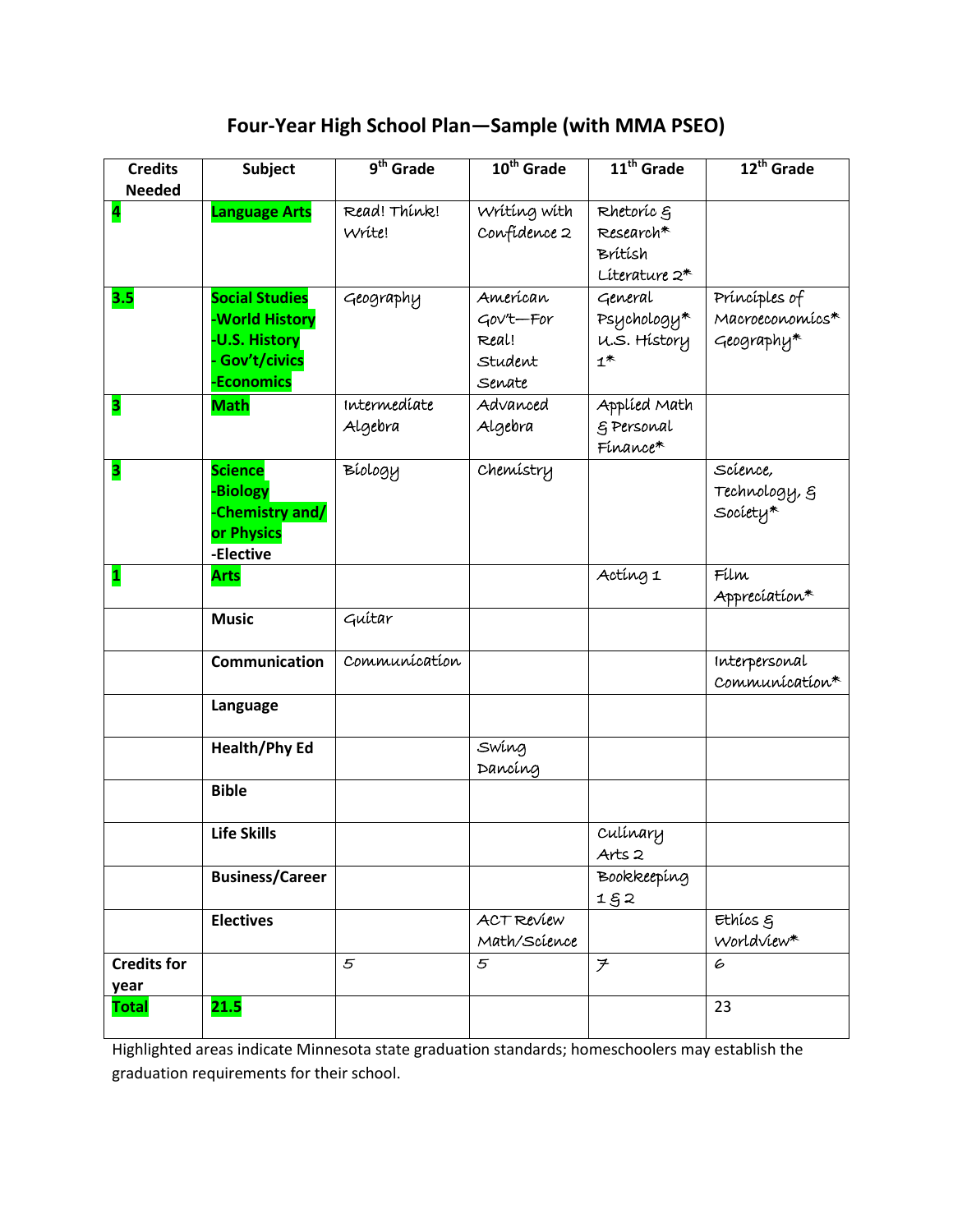**Four-Year High School Plan—Sample (without PSEO)**

| <b>Credits</b><br><b>Needed</b> | Subject                                                                                             | $9th$ Grade                  | 10 <sup>th</sup> Grade     | 11 <sup>th</sup> Grade                                 | 12 <sup>th</sup> Grade           |
|---------------------------------|-----------------------------------------------------------------------------------------------------|------------------------------|----------------------------|--------------------------------------------------------|----------------------------------|
| 4                               | <b>Language Arts</b>                                                                                | Wrítíng wíth<br>Confidence 1 | Read! Think!<br>Write!     | Wrítíng wíth<br>Confidence 2                           |                                  |
| 3.5                             | <b>Social Studies</b><br>-World History<br><b>-U.S. History</b><br>Gov't/civics<br><b>Economics</b> | Geography                    |                            | Amerícan<br>Gov't-For<br>Real!<br>Student<br>Senate    | Topícs ín<br>American<br>History |
| 3                               | <b>Math</b>                                                                                         | Intermedíate<br>Algebra      | Geometry                   | Advanced<br>Algebra                                    | Personal<br>Finance              |
| 3                               | <b>Science</b><br>-Biology<br>Chemistry and/<br>or Physics<br>-Elective                             | Physical<br>Science          | Bíology                    | Chemistry                                              | Environmental<br>Science         |
| $\mathbf{1}$                    | <b>Arts</b>                                                                                         | Acting<br>Improv             | Photography 1<br>§2        |                                                        | Drawing<br>OLL Pastels           |
|                                 | <b>Music</b>                                                                                        | Guítar                       |                            |                                                        |                                  |
|                                 | Communication                                                                                       |                              |                            |                                                        | Communication                    |
|                                 | Language                                                                                            |                              |                            |                                                        |                                  |
|                                 | <b>Health/Phy Ed</b>                                                                                |                              |                            |                                                        | Swing Dancing                    |
|                                 | <b>Bible</b>                                                                                        |                              |                            |                                                        |                                  |
|                                 | <b>Life Skills</b>                                                                                  |                              | Mícrosoft<br>Office        | Culinary Arts<br>2                                     |                                  |
|                                 | <b>Business/Career</b>                                                                              | Graphic<br>Design            | Onlíne Medía<br>Production | Intro to<br>Programmíng<br>Programming<br>Applications |                                  |
|                                 | <b>Electives</b>                                                                                    |                              | Memory 5<br>Magíc          |                                                        |                                  |
| <b>Credits for</b><br>year      |                                                                                                     | 6                            | 5.5                        | 5.5                                                    | 5.5                              |
| <b>Total</b>                    | 21.5                                                                                                |                              |                            |                                                        | 21.5                             |

Highlighted areas indicate Minnesota state graduation standards; homeschoolers may establish the graduation requirements for their school.